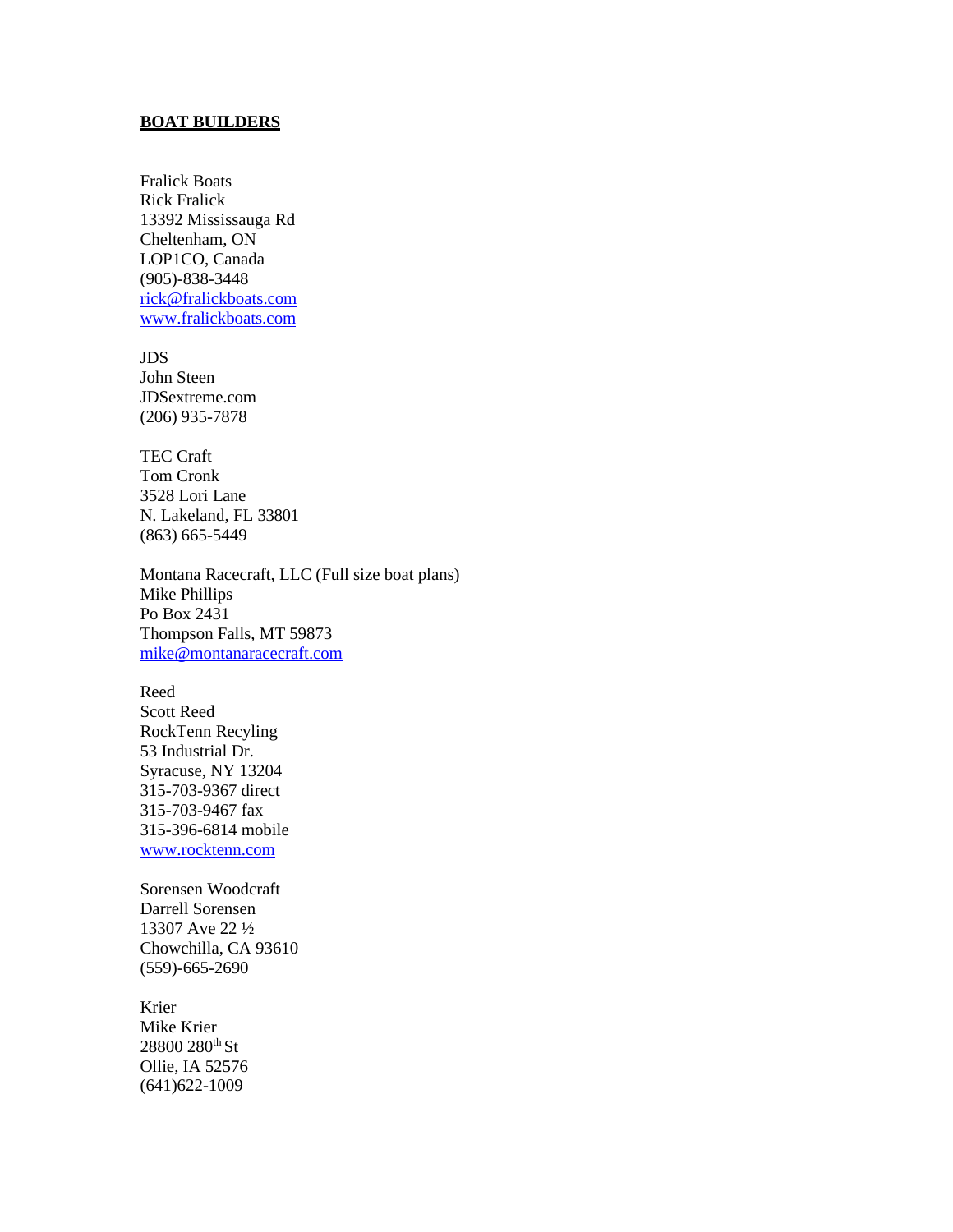Pavlick Race Boats (Repairs) Bill Pavlick 3186 Bennett Place Aurora, IL 60504 (630)-375-0751

Z Craft Boats Frank Zorkan 1501 E. Cambridge Phoenix, AX, 85006

RunneCraft Boats John Rune 110 Springwater Ct New Bern, NC 28560 [runnecraft@hotmail.com](mailto:runnecraft@hotmail.com) (252)-636-9007

WL "Bud" Gann Aero Marine Design 2020 S Combee Rd Ste 11 Lakeland, FL 33801 863-808-2043 [baries@live.com](mailto:baries@live.com)

Broccoli Craig Bowman 639 Brunswick Pike Lambertyville, NJ 08530 (609)-397-1826

Blackwell Racing Boats Bill Blackwell 8655 SW Sorrento Rd Beaverton, OR 97008 (503)-643-3961

B&H Race Boats Sam Hemp 2239 S.  $54^{\text{th}}$  St West Allis, WI 53219 (414)-321-HEMP

Keylard Race Boats Rich Keylard 641 S. West End Rd Roselle, IL 60172 (630)529-1762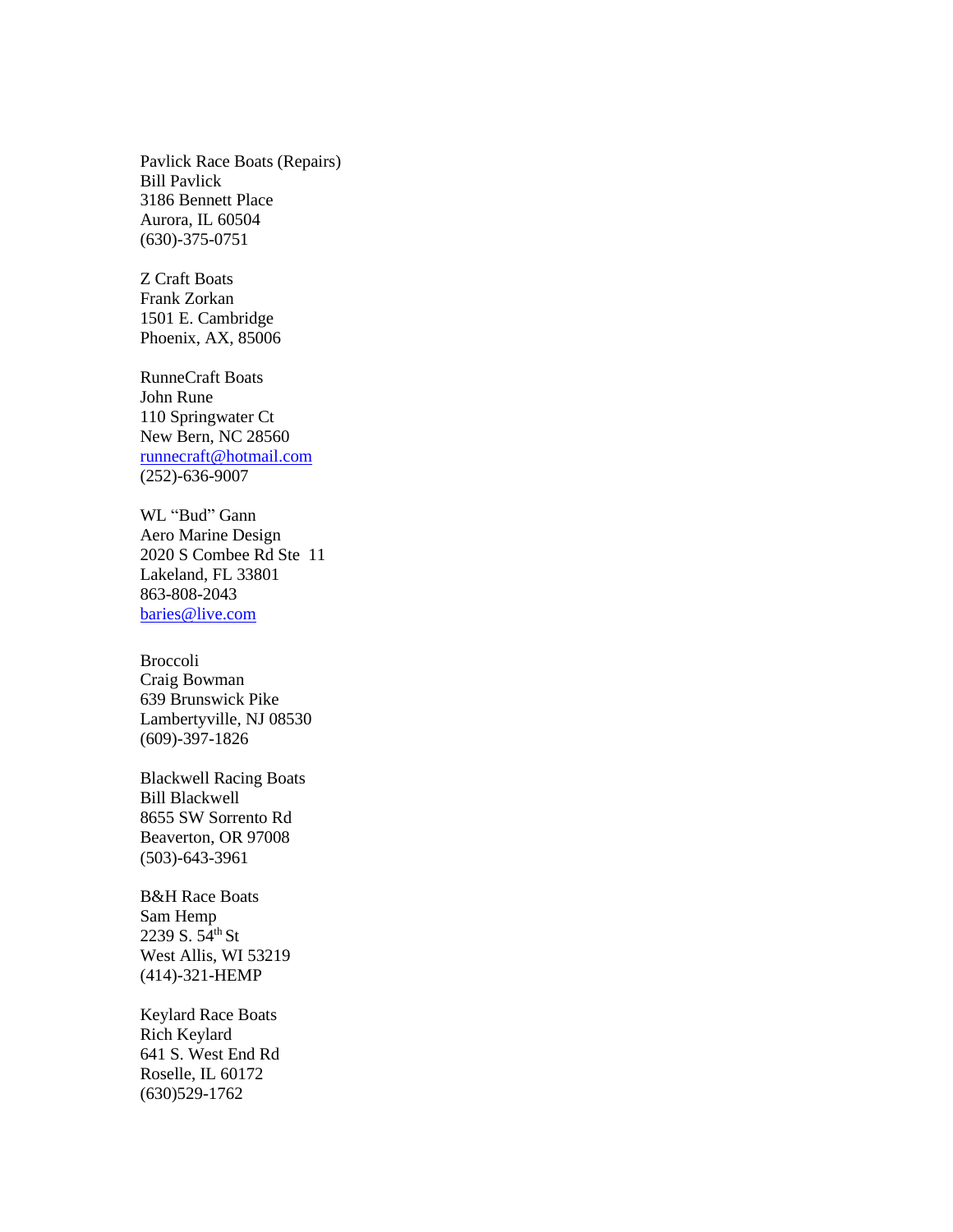Bill Giles 626 School St N. Dighton, MA 02764 (508)-823-5653

Dawecraft Boats Earnie Dawe 82-138 Tahquitz Indio, CA92201 [Dawecraftboats@aol.com](mailto:Dawecraftboats@aol.com)

Andy Hansen [Carlajhansen@sbcglobal.net](mailto:Carlajhansen@sbcglobal.net)

JohnRunne [Csh2Z@otmail.com](mailto:Csh2Z@otmail.com)

Arltralite Mike Arlt [Arltralite@hotmail.com](mailto:Arltralite@hotmail.com)

Bic Brinkman 308 North Lake St Grass Lake, MI 49240 (517) 522-8990

McCourtie Craft Curt McCourtie 204 West Grove Michigan Center, MI 49254 (517) 764-1192

McCourtie Craft Ed McCourtie 5026 North Concord Rd Concord, MI 49237 (517) 524-6302

Race Craft Boats Bob Trolian 114 East Main St Alexandria, KY 41001 (859)448-9679

Kcraft Hydroplanes Ken Wojtalik 66 Otter Lake Rd Fosteria, MI 48435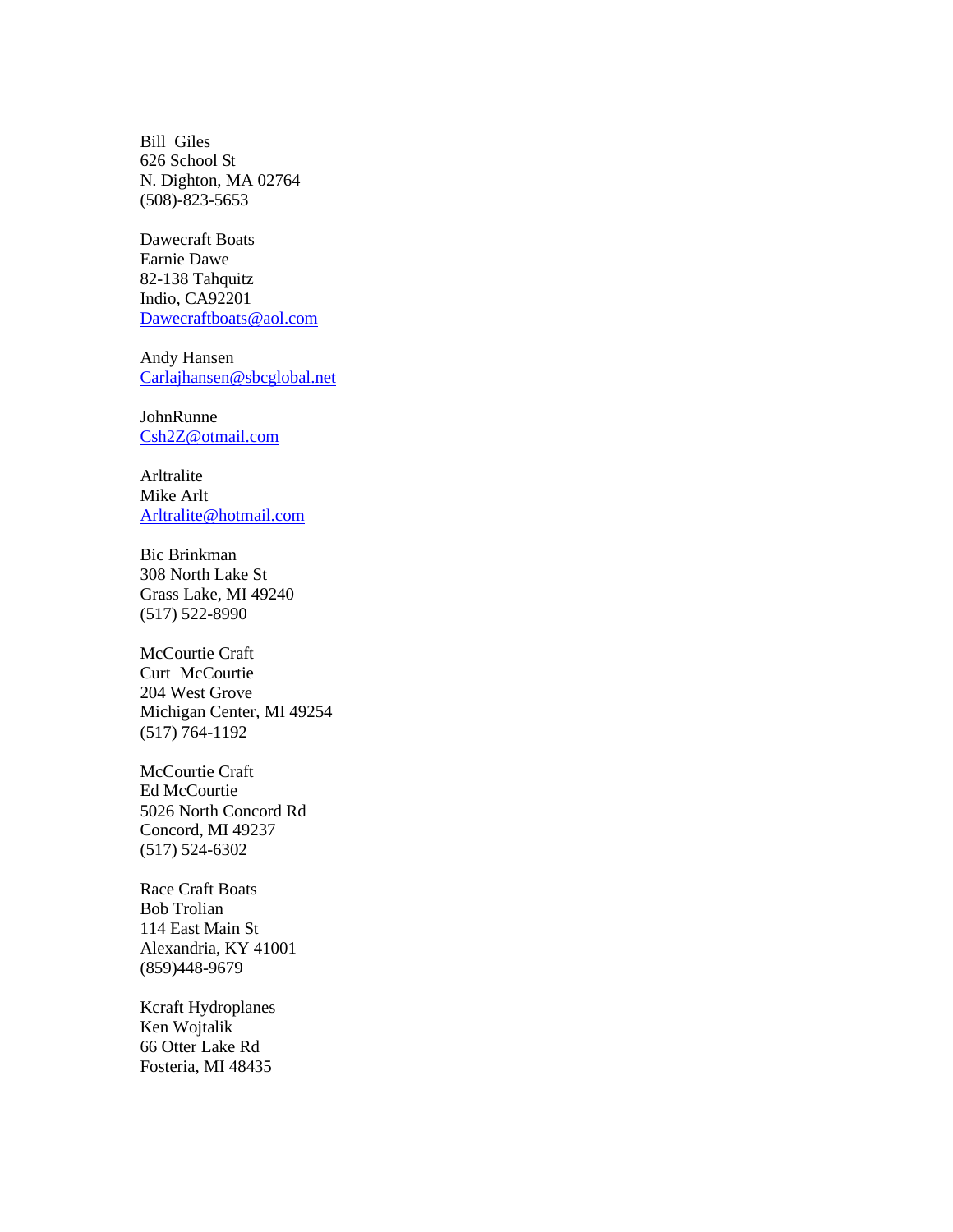### **Engines, Parts, Repairs**

Boyeson Reeds [www.boysesen.com/company](http://www.boysesen.com/company) 8 Rhoades Rd Lenhartsville, PA 19534 (610) 756-6818 Tech Line: 800-441-1177 Fax: (610) 756-4102 E-Mail: [info@boyesen.com](mailto:info@boyesen.com)

Rex Hall 5495 West Gale Rd Smithville, Missouri 64089 (816)532-4588

Steve Litzell Outboard Marine Service 1155 Wedgefield Dr Mariette, GA 30064 (770) 428-0568

Gary Pugh Pugh Race Boats 3717 Schaad Road Knoxville, TN 37921 (423)693-8840

Sid-Craft Boats [www.sid-craft.com](http://www.sid-craft.com/) Len Lupton Melbourne Beach, FL (321)693-1198

Bob Sovie Sovie Power Boats 924 Patterson Street Ogdensburg, NY 13669 (315)393-7586

Mike Schmidt P.O. Box 414 Durham, Connecticut 06422 (860)349-9310 E-Mail: [SCHMIDTD20@AOL.COM](mailto:SCHMIDTD20@AOL.COM)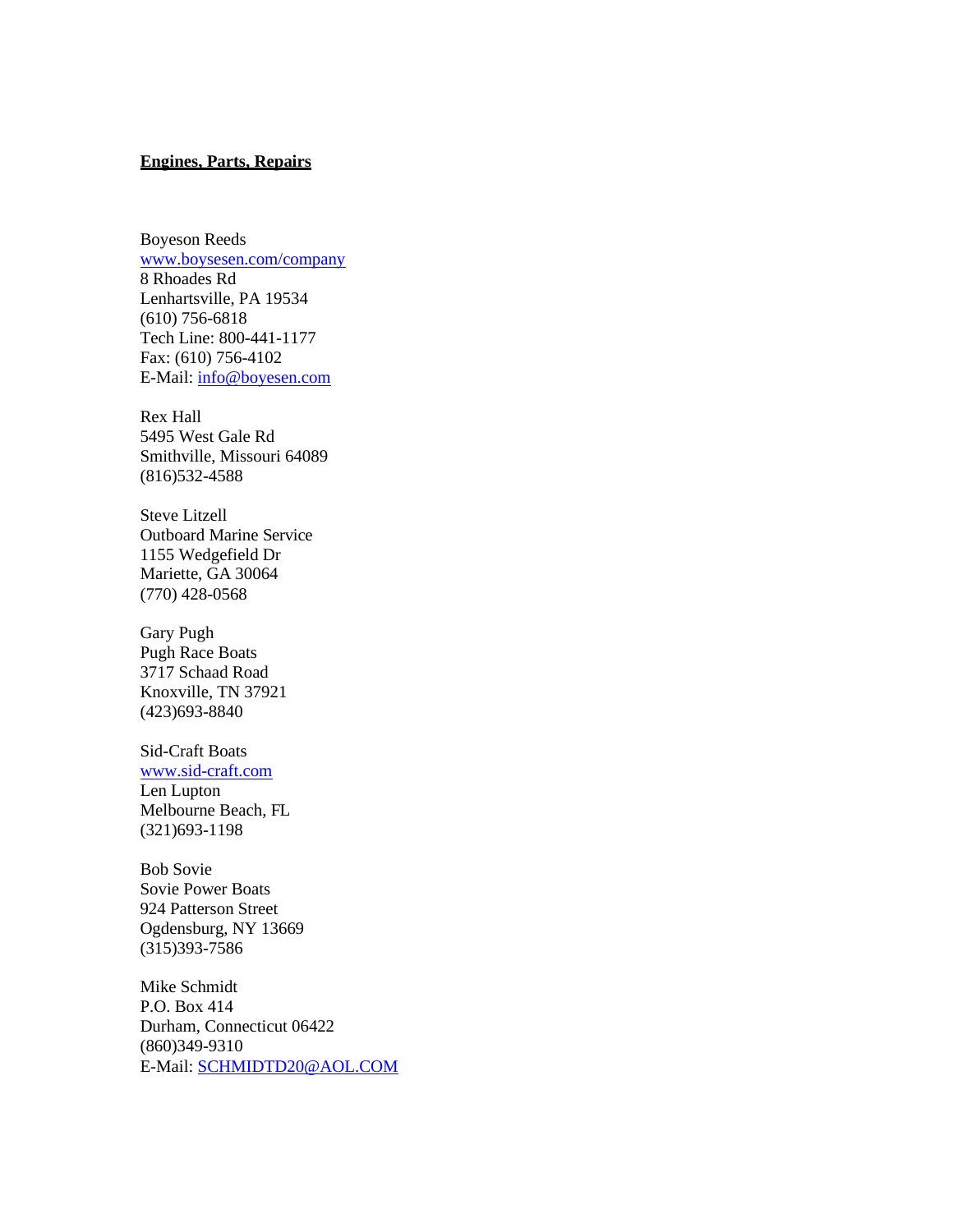World Class Racing, Inc. 1301 W. Eau Gallie Blve, #106 Melborne Fl, 32935 E-Mail: [WCR@cfl.rr.com](mailto:WCR@cfl.rr.com) (321) 724-5530

Ed Thirlby 145 Roman Drive Traverse City, MI 49684 (231)943-4524 Fax: (231) 943-0123 E-Mail: [ethirlby@aol.com](mailto:ethirlby@aol.com)

Ric Montoya RPM Marine 2541 7th Avenue West Seattle, Washington 98119 Phone/Fax: (206) 283-4773 Orders: 1-800-YAMATO1

Craig Dewald Dewald Racing Propellers RR #9, Box 9204 Reading, PA 19605 (610) 926-2964

Floyd Hopkins Hopkins Propeller Service 70415 Charlie Street Covington. Louisiana 70433 (504) 892-3868

Jeff and Mary Williams MJRacing Accessories [mjracing@alltel.net](mailto:mjracing@alltel.net)

Blendzall 310 South First St Martins Ferry, OH 43935 (614) 633-1333

Bill Fales Power Mist Racing Fuels 67 Stickles Pond Road Newton, NJ 07860 (201) 363-1061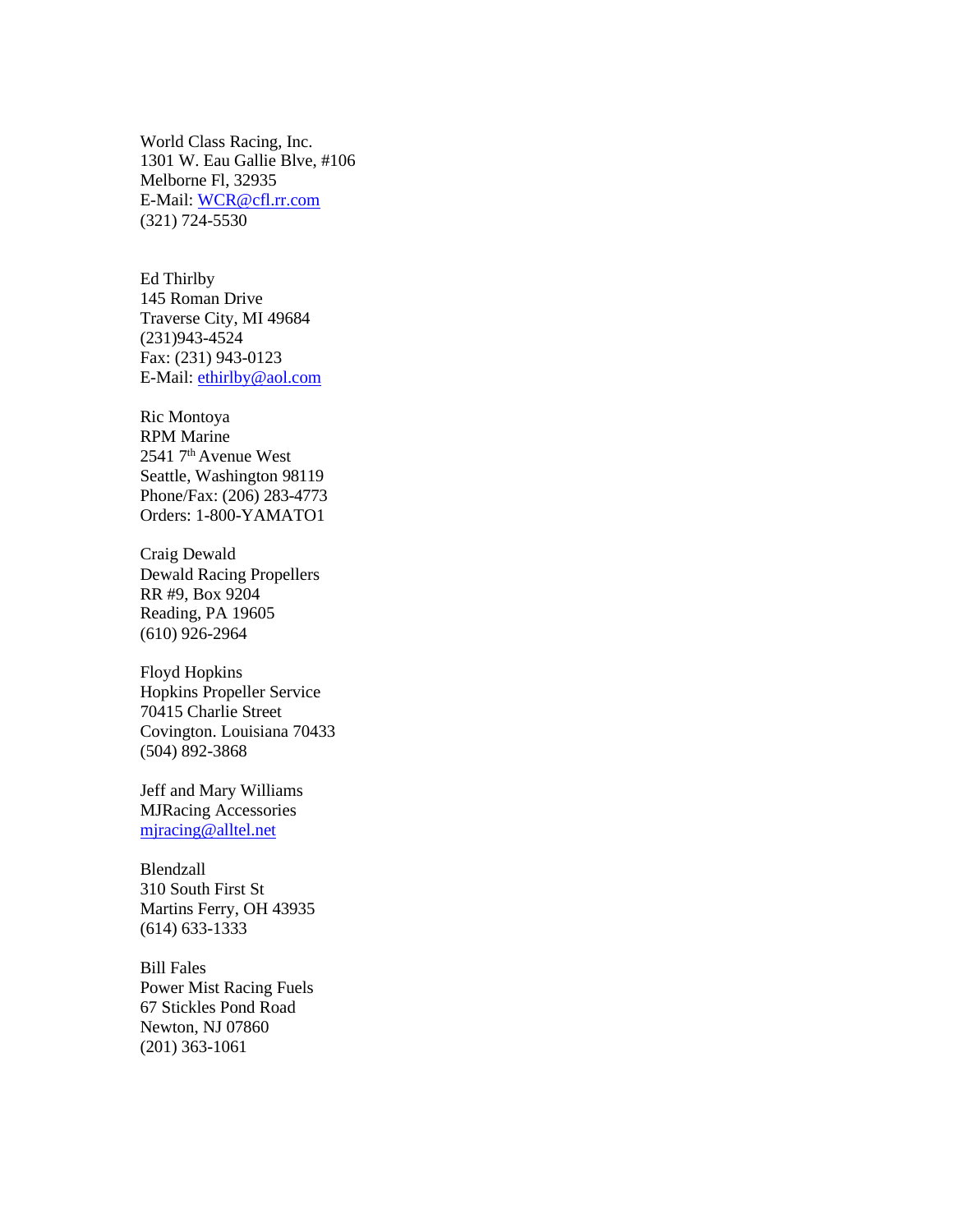Harry Pinner Props by Pinner 17030 131<sup>st</sup> Terrace North Jupiter, Fl 33478 (561) 743-9238

Rick Whiteacre Fast Forward Marine 2650 KingFisher Camino, CA 95709 (530)644-2650

Steve Greaves Portage Bay Systems 3110 Portage Bay Place East Seattle Washington 98102 (206)371-0486 Fax: (206) 329-4952

Alan Brown Brown tool and Machine

Klotz Special Formula Products, Inc 7424 Freedom Way Fort Wayne, Indiana 46818 (800) 242-0489 E-Mail: [customerservice@klotzlube.com](mailto:customerservice@klotzlube.com)

Full Throttle Racing Accessories [www.fullthrottleracing.com](http://www.fullthrottleracing.com/) 48 Cedar Dr Danbury, Connecticut 06811 (203)791-0605 Fax; 203-730-2122 E-mail[: ericdengler@att.net](mailto:ericdengler@att.net)

#### Lifeline

[www.lifelinejackets.com](http://www.lifelinejackets.com/) 1601 Kofa Avenue Parker, AZ 85344 (520) -669-9241 Fax: (520) 669-8895

Security Race Products [www.securityrace.com](http://www.securityrace.com/) 95 Sourh Tobin Renton, Washington 98055 (424) 226-1586 Fax: (425) 255-8867